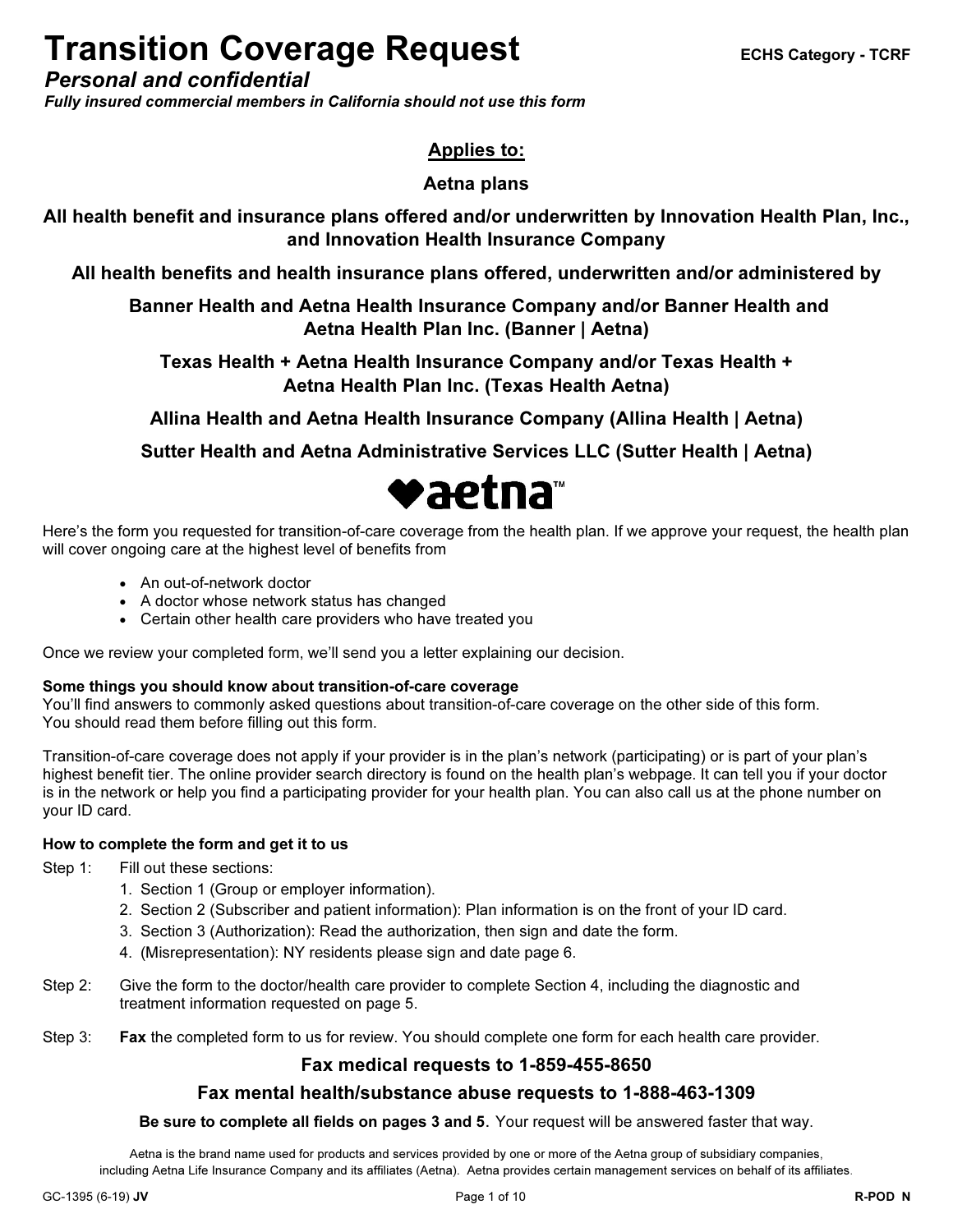# Transition-of-care coverage questions and answers

- Q. What is transition-of-care (TOC) coverage?
- A. TOC coverage is temporary. You can get TOC when you become a new member of a medical benefits plan or change your plan, and you are being treated by a doctor who:
	- $\overline{\phantom{a}}$ Is not in the plan's network
	- $\overline{a}$  Is not included in Aexcel, tier 1 (for tiered network plans) or plan sponsor specific networks, and your benefits change to include one of these networks

TOC coverage can also apply when your doctor leaves the plan's network or changes network status or if certain laws or regulations require coverage. Approved TOC coverage allows a member who is receiving treatment to continue the treatment for a limited time at the highest plan benefits level.

TOC coverage is only for the requested doctor. Except in New York, TOC coverage does not include health care facilities, durable medical equipment (DME) vendors or pharmaceutical items. If we approve TOC coverage, the doctor must use a health care facility, DME vendor or pharmacy vendor in the plan's network. If you want to request coverage for a vendor or facility outside the plan's network, call the Member Services phone number on your ID card.

- Q. What is an active course of treatment?
- A. An active course of treatment means you have begun a program of planned services with your doctor to correct or treat a diagnosed condition. The start date is the first date of service or treatment. An active course of treatment covers a certain number of services or period of treatment for special situations. Some active course-of-treatment examples may include, but are not limited to members who:
	- Enroll with the plan after 20 weeks of pregnancy, unless there are specific state or plan requirements (Members less than 20 weeks pregnant whom the health plan confirms as high risk are reviewed on a case-by-case basis.)
	- $\bullet$  Have completed 14 weeks of pregnancy or more and are receiving care from a plan's participating practitioner whose network status changes.
	- $\overline{a}$ Are in an ongoing treatment plan, such as chemotherapy or radiation therapy.
	- $\overline{a}$ Have a terminal illness and are expected to live six months or less.
	- $\overline{a}$ Need more than one surgery, such as cleft palate repair.
	- $\overline{a}$ Have recently had surgery.
	- $\bullet$  Are being treated for a mental illness or for substance abuse. (The member must have had at least one treatment session within 30 days before the status of the member or the participating health care provider changed.)
	- $\bullet$ Have an ongoing or disabling condition that suddenly gets worse.
	- $\overline{a}$ May need or have had an organ or bone marrow transplant.

To be considered for TOC coverage, treatment must have started before the enrollment or re-enrollment date, or before the date your doctor left the health plan's network, or **before** the date a doctor's network status changed.

- Q. What other types of providers, besides doctors, can be considered for TOC coverage?
- A. This includes health care professionals such as physical therapists, occupational therapists, speech therapists and agencies that provide skilled home care services, such as visiting nurses. TOC is considered for participating hospitals only when the facility is not designated for the highest benefit level for plans that include tiered networks. TOC does not apply to other health care facilities (for example, skilled nursing facility), DME vendors or pharmaceutical items.
- Q. If I am currently receiving treatment from my doctor, why wouldn't you approve my request for TOC coverage?
- A. If you're receiving treatment, the procedure or service must be a covered benefit. Your doctor must also agree to accept the terms outlined on the TOC request form.
- Q. My PCP is no longer a participating provider. If my plan requires me to select a PCP, can I still see my doctor?
- A. If you're receiving treatment, you may still be able to visit your PCP, even if he/she leaves the network. In all states, except Texas and New Jersey, you may need to select a PCP in the health plan's network. In Texas and New Jersey, TOC may apply to PCPs. Talk to your PCP so that he/she can help you with your future health care needs.
- Q. How long does TOC coverage last?
- A. Usually, TOC coverage lasts 90 days, but this may vary based on your condition (for example, pregnancy). We will tell you if your TOC coverage request is approved and how long the coverage will last.
- Q. How do I sign up for TOC coverage?
- A. Contact the Member Services number on your member ID card. You must submit a TOC request form to the health plan:
	- $\overline{\phantom{a}}$ Within 90 days of when you enroll or re-enroll
	- $\overline{a}$ Within 90 days of the date the health care provider left the plan's network
	- $\overline{a}$ Within 90 days of a doctor's network status change

You or your doctor can send in the request form.

- Q. How will I know if my request for TOC coverage is approved?
- A. We will send you a letter via U.S. mail. The letter will say whether or not you are approved.
- Q. Does TOC coverage apply if my plan does not have a provider network?
- A. No.
- Q. What if I have an Aexcel or plan sponsor specific network plan?
- A. If we approve your TOC coverage, you may still receive care at the highest benefits level for a certain time period. If you continue treatment with this doctor after the approved time period, your coverage would be limited to what your plan allows. This means you may have reduced benefits or no benefits.
- Q. What if I have more questions about TOC coverage?
- A. Call the Member Services phone number on your ID card. If you have questions about TOC mental health services, you can call the Member Services phone number on your ID card or, if listed, the mental health or behavioral health number.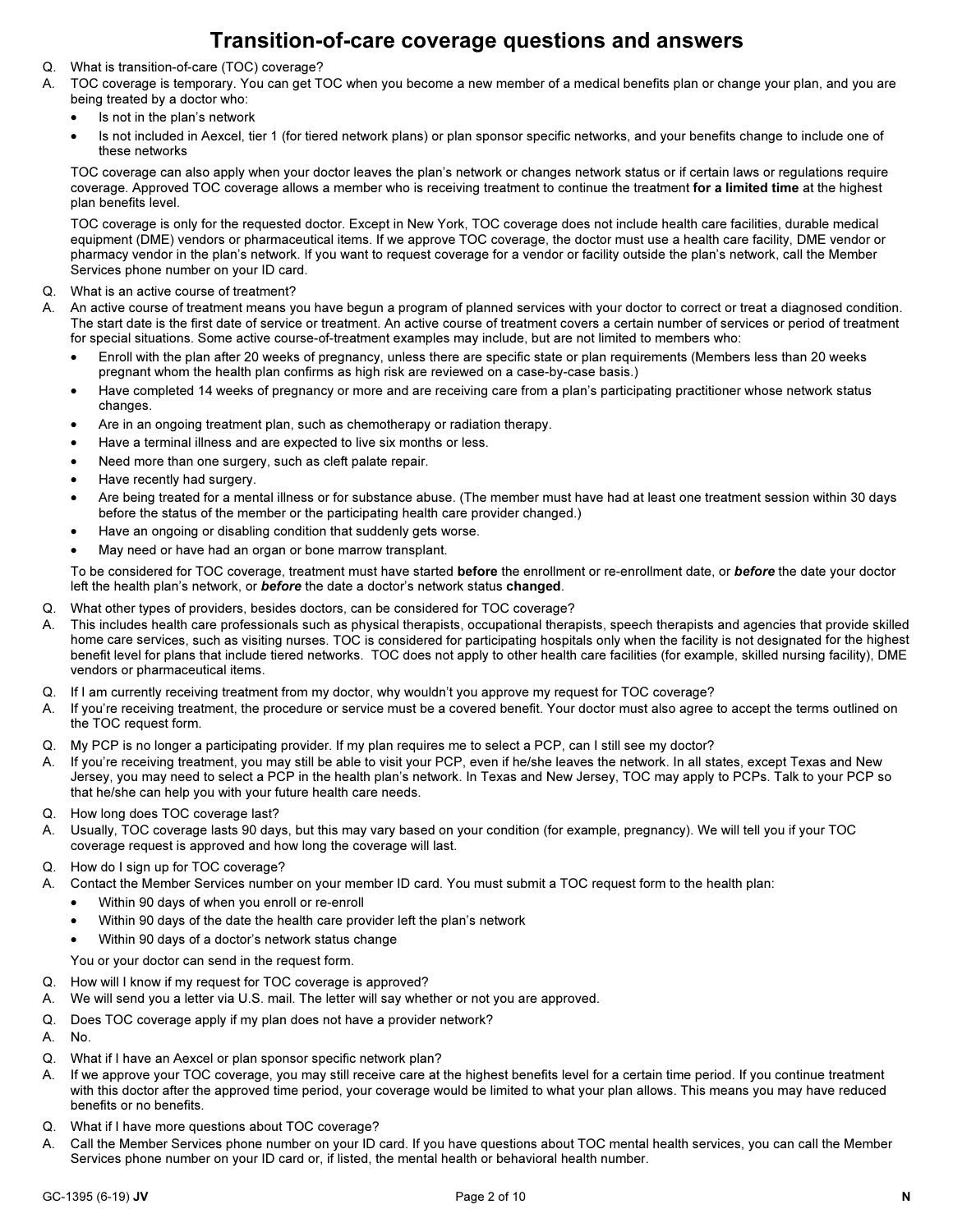# Transition Coverage Request **EXACTER COVERGISTS** ECHS Category - TCRF

# Personal and confidential

Fully insured commercial members in California should not use this form

 $\Box$  Medical  $\Box$  Mental health/substance abuse

#### Please indicate above whether this request is for medical treatment or mental health/substance abuse treatment.

#### 1. Group or employer information (Note: Complete a separate form for each member and/or provider.)

| Group or employer's name (please print)                                                                                                                                                                                                                                                                                                                                                                                                                                                                                                                                                       | Plan control number      | Plan effective date                                     |
|-----------------------------------------------------------------------------------------------------------------------------------------------------------------------------------------------------------------------------------------------------------------------------------------------------------------------------------------------------------------------------------------------------------------------------------------------------------------------------------------------------------------------------------------------------------------------------------------------|--------------------------|---------------------------------------------------------|
| 2. Subscriber and patient information                                                                                                                                                                                                                                                                                                                                                                                                                                                                                                                                                         |                          |                                                         |
| Subscriber's name (please print)                                                                                                                                                                                                                                                                                                                                                                                                                                                                                                                                                              | Subscriber's ID number   |                                                         |
| Subscriber's address (please print)                                                                                                                                                                                                                                                                                                                                                                                                                                                                                                                                                           |                          |                                                         |
| Patient's name (please print)                                                                                                                                                                                                                                                                                                                                                                                                                                                                                                                                                                 |                          | Birthdate (MM/DD/YYYY)                                  |
| Patient's address (please print)                                                                                                                                                                                                                                                                                                                                                                                                                                                                                                                                                              | Telephone number         |                                                         |
|                                                                                                                                                                                                                                                                                                                                                                                                                                                                                                                                                                                               | Plan type/product        |                                                         |
| Telephone number for patient/subscriber submitting request (Business hours, $9 a.m. - 5 p.m.$ )                                                                                                                                                                                                                                                                                                                                                                                                                                                                                               | coverage (as applicable) | Last date of treatment before beginning the health plan |
| 3. Authorization                                                                                                                                                                                                                                                                                                                                                                                                                                                                                                                                                                              |                          |                                                         |
| I request approval for coverage of ongoing care from the health care provider named below for treatment started before my<br>effective date with the health plan, or before the end of the provider's contract with the health plan's network, or before the<br>provider's network status change. If approved, I understand that the authorization for coverage of services stated below will<br>be valid for a certain period of time. I give permission for the health care provider to send any needed medical information<br>and/or records to the health plan so a decision can be made. |                          |                                                         |
| Patient's signature (required if patient is age 17 or older)                                                                                                                                                                                                                                                                                                                                                                                                                                                                                                                                  |                          | Date (MM/DD/YYYY)                                       |
| Parent's signature (required if patient is age 16 or younger)                                                                                                                                                                                                                                                                                                                                                                                                                                                                                                                                 |                          | Date (MM/DD/YYYY)                                       |

### 4. Provider information (Note: Provide all specific information to avoid delay in the processing of this request.)

| Name of treating doctor or other health care provider (Please print)    | Telephone number |                   |
|-------------------------------------------------------------------------|------------------|-------------------|
| Contact name of office personnel to call with questions                 |                  |                   |
| Address of treating doctor or other health care provider (Please print) | Tax ID number    |                   |
| Signature of treating doctor or other health care provider              |                  | Date (MM/DD/YYYY) |

The above-named patient is a member as of the effective date indicated above. We understand you are not or soon will not be a participating provider in the health plan's network. The patient has asked that we cover your care for a specific time period. This is because of a condition, such as pregnancy, that is considered an active course of treatment. An active course of treatment is defined as: "A program of planned services starting on the date the provider first renders a service to correct or treat the diagnosed condition and covering a defined number of services or period of treatment and includes a qualifying situation." Please include a brief statement of the patient's current condition and treatment plan. For pregnancies, please indicate the estimated date of confinement (EDC). If we approve this request, you agree:

- $\bullet$  To provide the patient's treatment and follow-up  $\overline{a}$ 
	- Not to seek more payment from this patient other than the patient responsibility under the patient's plan of benefits (for example, patient's copayment, deductibles or other out-of-pocket requirements)
- $\overline{a}$ To share information on the patient's treatment with us

You also agree to use the health plan's network for any referrals, lab work or hospitalizations for services not part of the requested treatment. In New York state, the provider completing the form may not be leaving the network, but may request continuing care to be provided by a hospital that is leaving the network.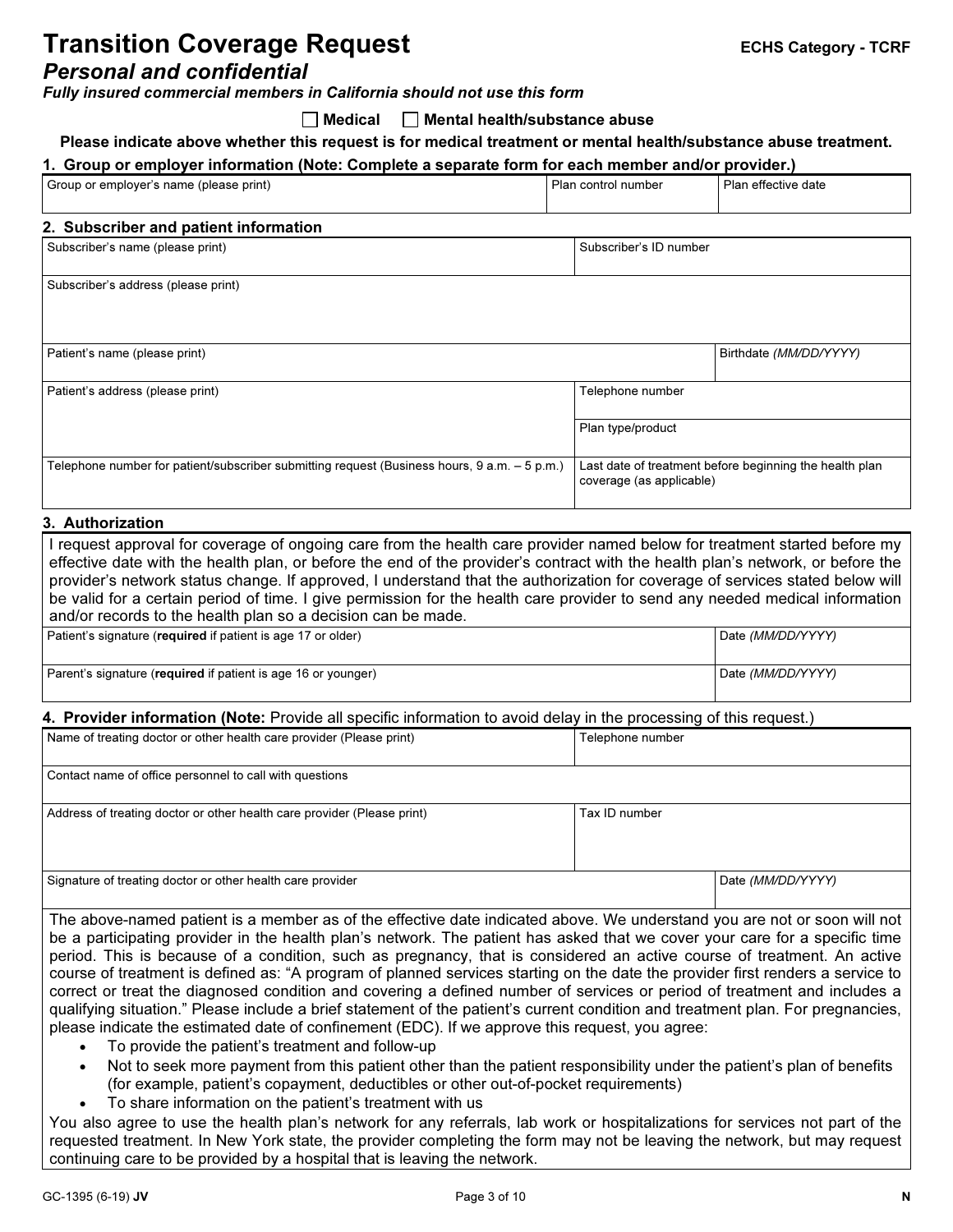This page intentionally left blank.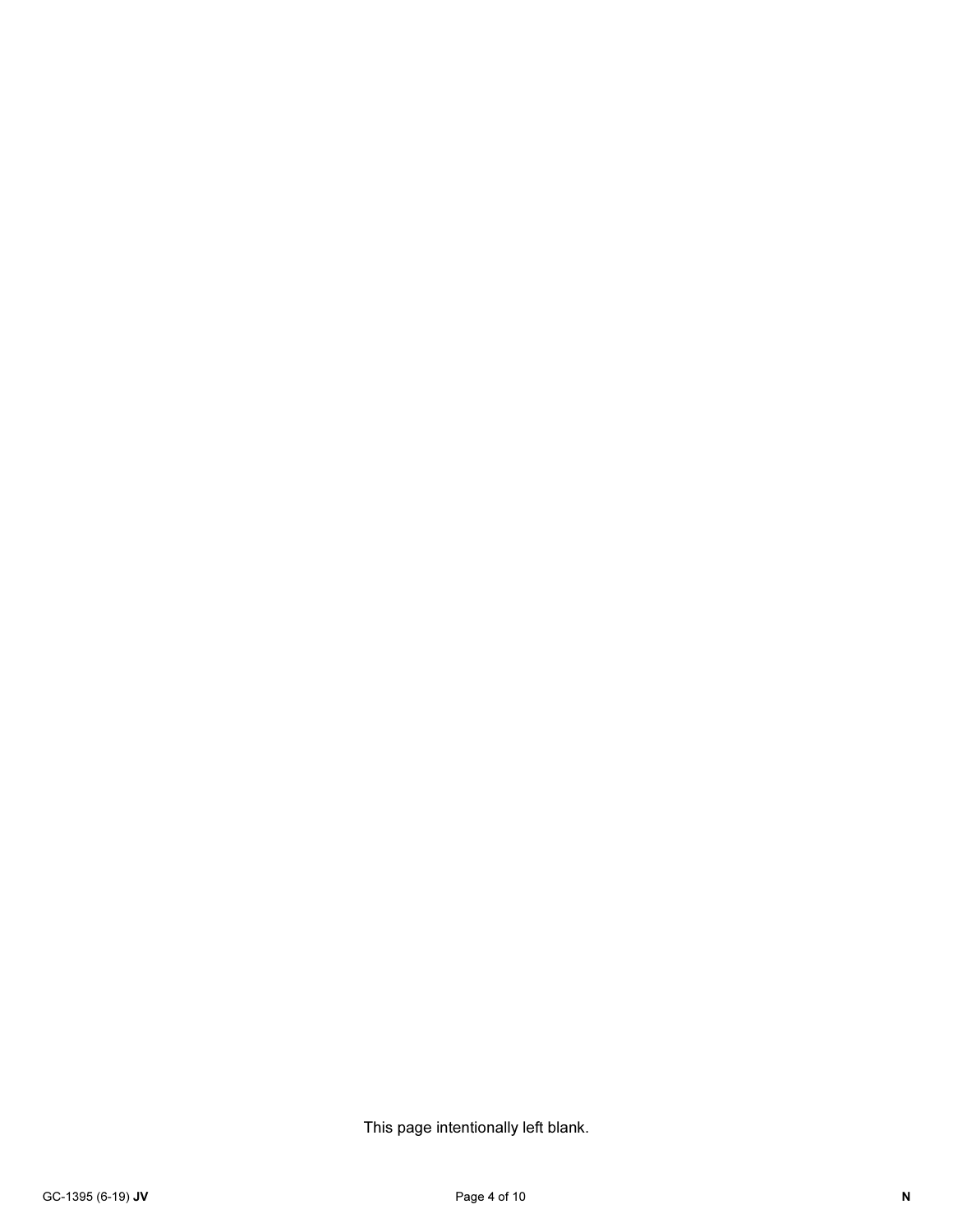# Transition Coverage Request **EXACTS CONSIDENT** ECHS Category - TCRF Personal and confidential

Fully insured commercial members in California should not use this form

Patient's name (please print)

Birthdate (MM/DD/YYYY)

|                                                                                                                                                                        | Provider: Please complete the diagnostic and treatment information below describing the active course of treatment. |                                                   |                                |                                                                                                                   |                                                                                      |
|------------------------------------------------------------------------------------------------------------------------------------------------------------------------|---------------------------------------------------------------------------------------------------------------------|---------------------------------------------------|--------------------------------|-------------------------------------------------------------------------------------------------------------------|--------------------------------------------------------------------------------------|
| Description of all medical and<br>behavioral health-related<br>diagnoses (for example,<br>pregnancy, cancer, depression,<br>post-operative). Include all<br>ICD codes: | Description of all treatment and<br>procedures. Include all CPT codes:                                              | Date of<br>original<br>surgery, if<br>applicable: | Date care<br>was<br>initiated: | Dates of current<br>treatment:<br>(Please provide<br>copies of medical<br>records from the<br>last office visit.) | Number of<br>additional visits<br>needed:<br>(For pregnancy,<br>please include EDC.) |
|                                                                                                                                                                        |                                                                                                                     |                                                   |                                |                                                                                                                   |                                                                                      |
|                                                                                                                                                                        |                                                                                                                     |                                                   |                                |                                                                                                                   |                                                                                      |
|                                                                                                                                                                        |                                                                                                                     |                                                   |                                |                                                                                                                   |                                                                                      |
|                                                                                                                                                                        |                                                                                                                     |                                                   |                                |                                                                                                                   |                                                                                      |
|                                                                                                                                                                        |                                                                                                                     |                                                   |                                |                                                                                                                   |                                                                                      |
|                                                                                                                                                                        |                                                                                                                     |                                                   |                                |                                                                                                                   |                                                                                      |
|                                                                                                                                                                        |                                                                                                                     |                                                   |                                |                                                                                                                   |                                                                                      |
|                                                                                                                                                                        |                                                                                                                     |                                                   |                                |                                                                                                                   |                                                                                      |
|                                                                                                                                                                        |                                                                                                                     |                                                   |                                |                                                                                                                   |                                                                                      |
|                                                                                                                                                                        |                                                                                                                     |                                                   |                                |                                                                                                                   |                                                                                      |
|                                                                                                                                                                        |                                                                                                                     |                                                   |                                |                                                                                                                   |                                                                                      |
|                                                                                                                                                                        |                                                                                                                     |                                                   |                                |                                                                                                                   |                                                                                      |
|                                                                                                                                                                        |                                                                                                                     |                                                   |                                |                                                                                                                   |                                                                                      |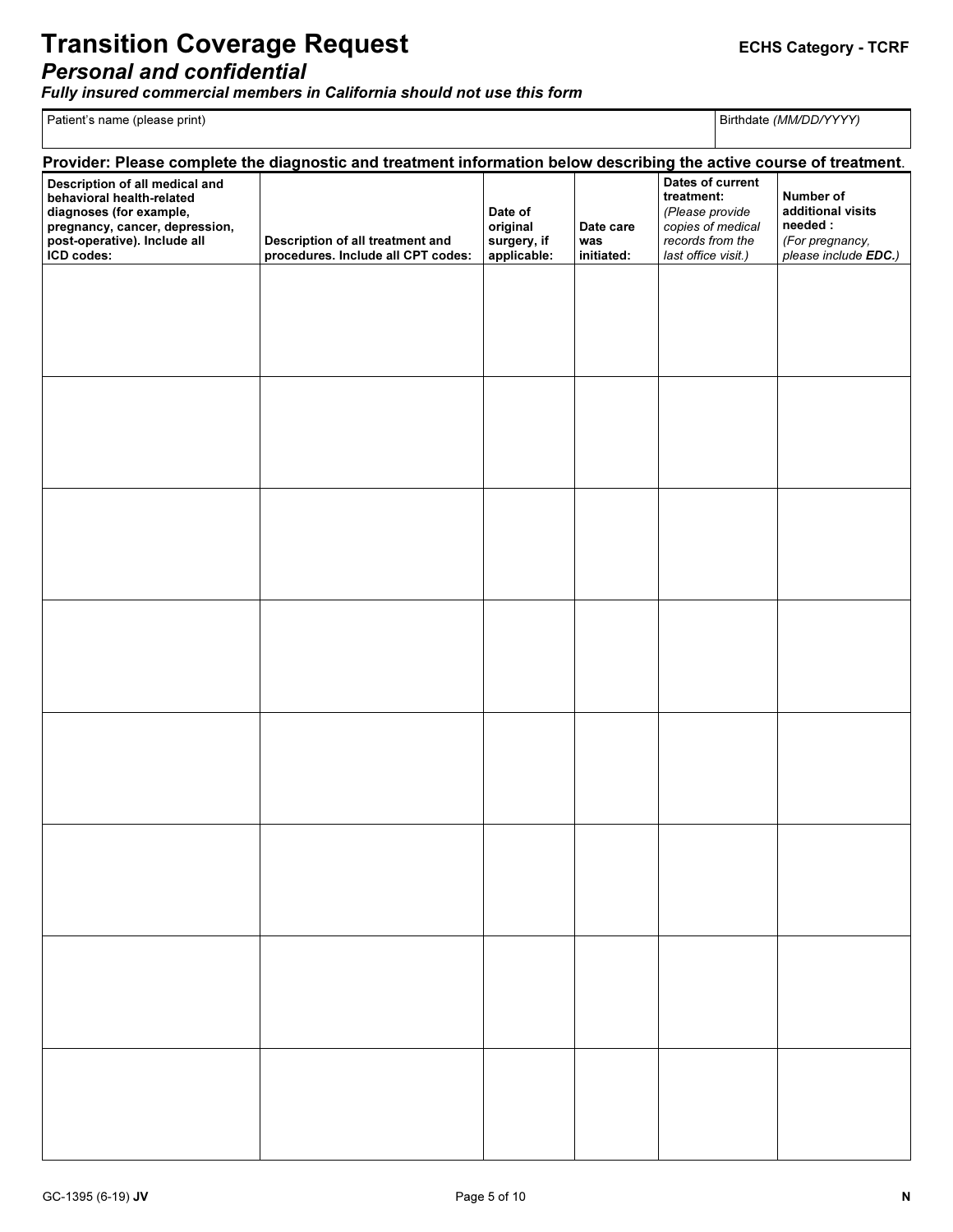#### Misrepresentation

Any person who knowingly and with intent to injure, defraud or deceive any insurance company or other person files an application for insurance or statement of claim containing any materially false information or conceals, for the purpose of misleading, information concerning any fact material thereto commits a fraudulent insurance act, which is a crime and subjects such person to criminal and civil penalties. Attention Alabama Residents: Any person who knowingly presents a false or fraudulent claim for payment of a loss or benefit or who knowingly presents false information in an application for insurance is guilty of a crime and may be subject to restitution fines or confinement in prison, or any combination thereof. Attention Arkansas, District of Columbia, Rhode Island and West Virginia Residents: Any person who knowingly presents a false or fraudulent claim for payment of a loss or benefit or knowingly presents false information in an application for insurance is guilty of a crime and may be subject to fines and confinement in prison.Attention California Residents: For your protection California law requires notice of the following to appear on this form: Any person who knowingly presents a false or fraudulent claim for the payment of a loss is guilty of a crime and may be subject to fines and confinement in state prison. Attention Colorado Residents: It is unlawful to knowingly provide false, incomplete, or misleading facts or information to an insurance company for the purpose of defrauding or attempting to defraud the company. Penalties may include imprisonment, fines, denial of insurance and civil damages. Any insurance company or agent of an insurance company who knowingly provides false, incomplete, or misleading facts or information to a policyholder or claimant for the purpose of defrauding or attempting to defraud the policyholder or claimant with regard to a settlement or award payable from insurance proceeds shall be reported to the Colorado division of insurance within the department of regulatory agencies. Attention Florida Residents: Any person who knowingly and with intent to injure, defraud, or deceive any insurer files a statement of claim or an application containing any false, incomplete or misleading information is guilty of a felony of the third degree. Attention Kansas Residents: Any person who knowingly and with intent to injure, defraud or deceive any insurance company or other person submits an enrollment form for insurance or statement of claim containing any materially false information or conceals, for the purpose of misleading, information concerning any fact material thereto may have violated state law. Attention Kentucky Residents: Any person who knowingly and with intent to defraud any insurance company or other person files a statement of claim containing any materially false information or conceals, for the purpose of misleading, information concerning any fact material thereto commits a fraudulent insurance act, which is a crime. Attention Louisiana Residents: Any person who knowingly presents a false or fraudulent claim for payment of a loss or benefit or knowingly presents false information in an application is guilty of a crime and may be subject to fines and confinement in prison. Attention Maine and Tennessee Residents: It is a crime to knowingly provide false, incomplete, or misleading information to an insurance company for the purpose of defrauding the company. Penalties may include imprisonment, fines, or denial of insurance benefits. Attention Maryland Residents: Any person who knowingly or willfully presents a false or fraudulent claim for payment of a loss or benefit or who knowingly or willfully presents false information in an application for insurance is guilty of a crime and may be subject to fines and confinement in prison. Attention Missouri Residents: It is a crime to knowingly provide false, incomplete, or misleading information to an insurance company for the purpose of defrauding the company. Penalties include imprisonment, fines, denial of insurance and civil damages, as determined by a court of law. Any person who knowingly and with intent to injure, defraud or deceive an insurance company may be guilty of fraud as determined by a court of law. Attention New Jersey Residents: Any person who includes any false or misleading information on an application for an insurance policy or knowingly files a statement of claim containing any false or misleading information is subject to criminal and civil penalties. Attention North Carolina Residents: Any person who knowingly and with intent to injure, defraud or deceive any insurance company or other person files an application for insurance or statement of claim containing any materially false information or conceals, for the purpose of misleading, information concerning any fact material thereto commits a fraudulent insurance act, which may be a crime and subjects such person to criminal and civil penalties. Attention Ohio Residents: Any person who, with intent to defraud or knowing that he is facilitating a fraud against an insurer, submits an application or files a claim containing a false or deceptive statement is guilty of insurance fraud. Attention Oklahoma Residents: WARNING: Any person who knowingly, and with intent to injure, defraud or deceive any insurer, makes any claim for the proceeds of an insurance policy containing any false, incomplete or misleading information is guilty of a felony. Attention Oregon Residents: Any person who with intent to injure, defraud, or deceive any insurance company or other person submits an enrollment form for insurance or statement of claim containing any materially false information or conceals for the purpose of misleading, information concerning any fact material thereto may have violated state law. Attention Pennsylvania Residents: Any person who knowingly and with intent to defraud any insurance company or other person files an application for insurance or statement of claim containing any materially false information or conceals, for the purpose of misleading, information concerning any fact material thereto commits a fraudulent insurance act, which is a crime and subjects such person to criminal and civil penalties. Attention Puerto Rico Residents: Any person who knowingly and with the intention to defraud includes false information in an application for insurance or file, assist or abet in the filing of a fraudulent claim to obtain payment of a loss or other benefit, or files more than one claim for the same loss or damage, commits a felony and if found guilty shall be punished for each violation with a fine of no less than five thousand dollars (\$5,000), not to exceed ten thousand dollars (\$10,000); or imprisoned for a fixed term of three (3) years, or both. If aggravating circumstances exist, the fixed jail term may be increased to a maximum of five (5) years; and if mitigating circumstances are present, the jail term may be reduced to a minimum of two (2) years. Attention Texas Residents: Any person who knowingly and with intent to injure, defraud or deceive any insurance company or other person files an application for insurance or statement of claim containing any intentional misrepresentation of material fact or conceals, for the purpose of misleading, information concerning any fact material thereto may commit a fraudulent insurance act, which may be a crime and may subject such person to criminal and civil penalties. Attention Vermont Residents: Any person who knowingly and with intent to injure, defraud or deceive any insurance company or other person files an application for insurance or statement of claim containing any materially false information or conceals, for the purpose of misleading, information concerning any fact material thereto commits a fraudulent insurance act, which may be a crime and may subject such person to criminal and civil penalties. Attention Virginia Residents: Any person who knowingly and with intent to injure, defraud or deceive any insurance company or other person files an application for insurance or statement of claim containing any materially false information or conceals, for the purpose of misleading, information concerning any fact material thereto commits a fraudulent act, which is a crime and subjects such person to criminal and civil penalties. Attention Washington Residents: It is a crime to knowingly provide false, incomplete, or misleading information to an insurance company for the purpose of defrauding the company. Penalties include imprisonment, fines, and denial of insurance benefits.

Attention New York Residents: Any person who knowingly and with intent to defraud any insurance company or other person files an application for insurance or statement of claim containing any materially false information, or conceals for the purpose of misleading, information concerning any fact material thereto, commits a fraudulent insurance act, which is a crime, and shall be subject to a civil penalty not to exceed five thousand dollars and the stated value of the claim for each violation.

Patient/Member Signature: Date: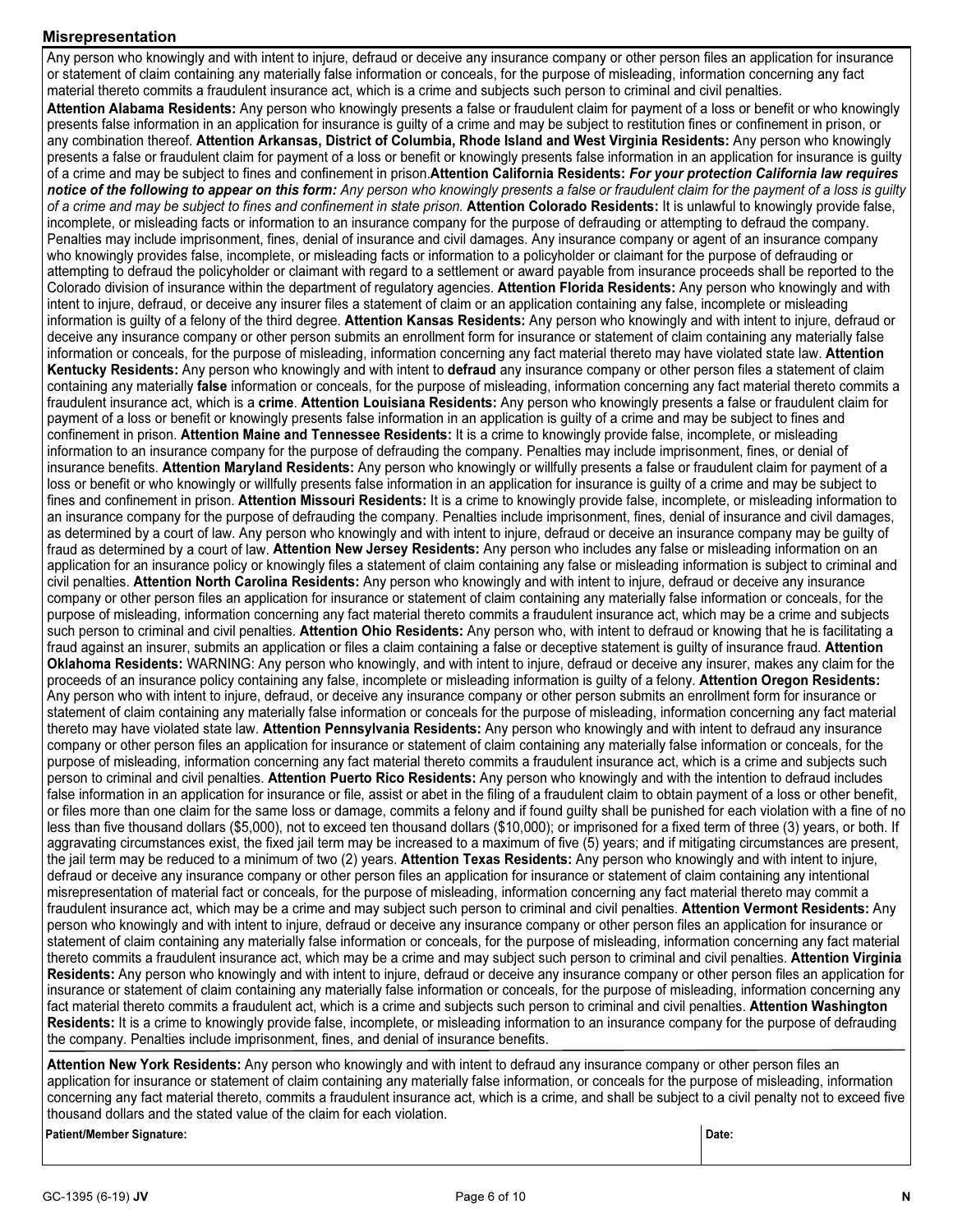Aetna and its affiliates comply with applicable Federal civil rights laws and does not unlawfully discriminate, exclude or treat people differently based on their race, color, national origin, sex, age, or disability.

Aetna and its affiliates provide free aids/services to people with disabilities and to people who need language assistance.

If you need a qualified interpreter, written information in other formats, translation or other services, call the number on your ID card.

If you believe we have failed to provide these services or otherwise discriminated based on a protected class noted above, you can also file a grievance with the Civil Rights Coordinator by contacting:

Civil Rights Coordinator,

P.O. Box 14462, Lexington, KY 40512 (CA HMO customers: PO Box 24030 Fresno, CA 93779), 1-800-648-7817, TTY: 711,

Fax: 859-425-3379 (CA HMO customers: 860-262-7705), CRCoordinator@aetna.com.

You can also file a civil rights complaint with the U.S. Department of Health and Human Services, Office for Civil Rights Complaint Portal, available at https://ocrportal.hhs.gov/ocr/portal/lobby.jsf, or at: U.S. Department of Health and Human Services, 200 Independence Avenue SW., Room 509F, HHH Building, Washington, DC 20201, or at 1-800-368-1019, 800-537-7697 (TDD).

Aetna is the brand name used for products and services provided by one or more of the Aetna group of subsidiary companies.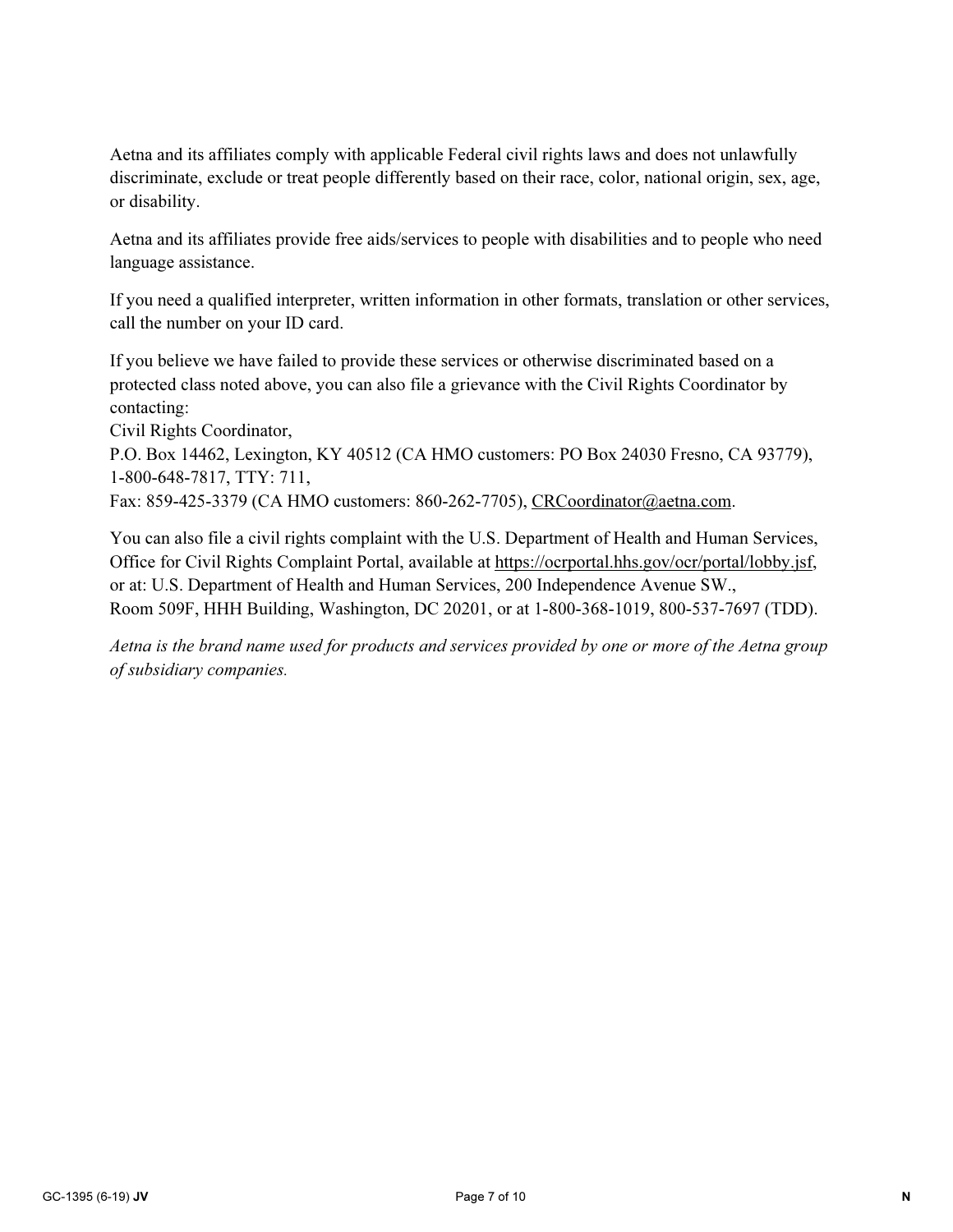| <b>English</b>             | To access language services at no cost to you, call the number on your ID card.                                                            |
|----------------------------|--------------------------------------------------------------------------------------------------------------------------------------------|
| Albanian                   | Për shërbime përkthimi falas për ju, telefononi në numrin që gjendet në kartën tuaj<br>të identitetit.                                     |
| Amharic                    | የቋንቋ አገልግሎቶችን ያለከፍያ ለማግኘት፣ በመታወቂያዎት ላይ ያለውን ቁጥር ይደውሱ፡፡                                                                                     |
| Arabic                     | للحصول على الخدمات اللغوية دون أي تكلفة، الرجاء الاتصال على الرقم الموجود على بطاقة اشتر اكك.                                              |
| Armenian                   | Ձեր նախընտրած լեզվով ավվձար խորհրդատվություն ստանալու համար<br>զանգահարեք ձեր բժշկական ապահովագրության քարտի վրա նշված<br>htpwhnuwhwutupny |
| Bantu-Kirundi              | Kugira uronke serivisi z'indimi ata kiguzi, hamagara inomero iri ku karangamuntu<br>kawe                                                   |
| Bengali                    | আপনাকে বিনামূল্যে ভাষা পরিষেবা পেতে হলে আপনার পরিচয়পত্রে দেওয়া নম্বরে টেলিফোন করুনা                                                      |
| <b>Burmese</b>             | သင့်အနေဖြင့် အစကြေးငွေ မပေးရပဲ ဘာသာစကားပန်ဆောင်မှုများ ရရှိနိုင်ရန်၊ သင့် ID<br>ကတ်ပေါ်တွင်ရှိသော ဖုန်းနံပတ်အား ခေါ်ဆိုပါ။                 |
| Catalan                    | Per accedir a serveis lingüístics sense cap cost per a vostè, telefoni al número<br>indicat a la seva targeta d'identificació.             |
| Cebuano                    | Aron maakses ang mga serbisyo sa lengguwahe nga wala kay bayran, tawagi ang<br>numero nga anaa sa imong kard sa ID.                        |
| Chamorro                   | Para un hago' i setbision lengguåhi ni dibåtde para hågu, ågang i numiru gi iyo-mu<br>kard aidentifikasion.                                |
| Cherokee                   | GY�J <del>S</del> OHA�J IDOLOJI LAL�J JCEGWJJ IY, OPAPMOP O�J 14�J<br><b>hSAQIP OOT ID IHR&amp;J CVPT.</b>                                 |
| <b>Chinese Traditional</b> | 如欲使用免費語言服務,請撥打您健康保險卡上所列的電話號碼                                                                                                               |
| Choctaw                    | Anumpa tosholi i toksvli ya peh pilla ho ish i payahinla kvt chi holisso kallo iskitini<br>holhtena takanli ma i payah                     |
| Chuukese                   | Ren omw kopwe angei aninisin eman chon awewei (ese kamé), kopwe kééri ewe<br>nampa mei mak won noum ena katen ID                           |
| Cushitic-Oromo             | Tajaajiiloota afaanii gatii bilisaa ati argaachuuf,lakkoofsa fuula waraaqaa<br>eenyummaa (ID) kee irraa jiruun bilbili.                    |
| Dutch                      | Voor gratis taaldiensten, bel het nummer op uw ziekteverzekeringskaart.                                                                    |
| French                     | Pour accéder gratuitement aux services linguistiques, veuillez composer le numéro<br>indiqué sur votre carte d'assurance santé.            |
| French Creole<br>(Haitian) | Pou ou jwenn sèvis gratis nan lang ou, rele nimewo telefòn ki sou kat idantifikasyon<br>asirans sante ou.                                  |
| German                     | Um auf den für Sie kostenlosen Sprachservice auf Deutsch zuzugreifen, rufen Sie die<br>Nummer auf Ihrer ID-Karte an.                       |
| Greek                      | Για πρόσβαση στις υπηρεσίες γλώσσας χωρίς χρέωση, καλέστε τον αριθμό στην<br>κάρτα ασφάλισής σας.                                          |
| Gujarati                   | તમારે કોઇ પણ જાતના ખર્ચ વિના ભાષા સેવાઓ મેળવવા માટે, તમારા આઇડી કાર્ડ પર<br>રઠેલ નંબર પર કૉલ કરવો.                                         |
| Hawaiian                   | No ka wala'au 'ana me ka lawelawe 'ōlelo e kahea aku i ka helu kelepona ma kāu<br>kāleka ID. Kāki 'ole 'ia kēja kōkua nei.                 |
| Hindi                      | बिना किसी कीमत के भाषा सेवाओं का उपयोग करने के लिए, अपने आईडी कार्ड पर दिए नंबर<br>पर कॉल करें।                                            |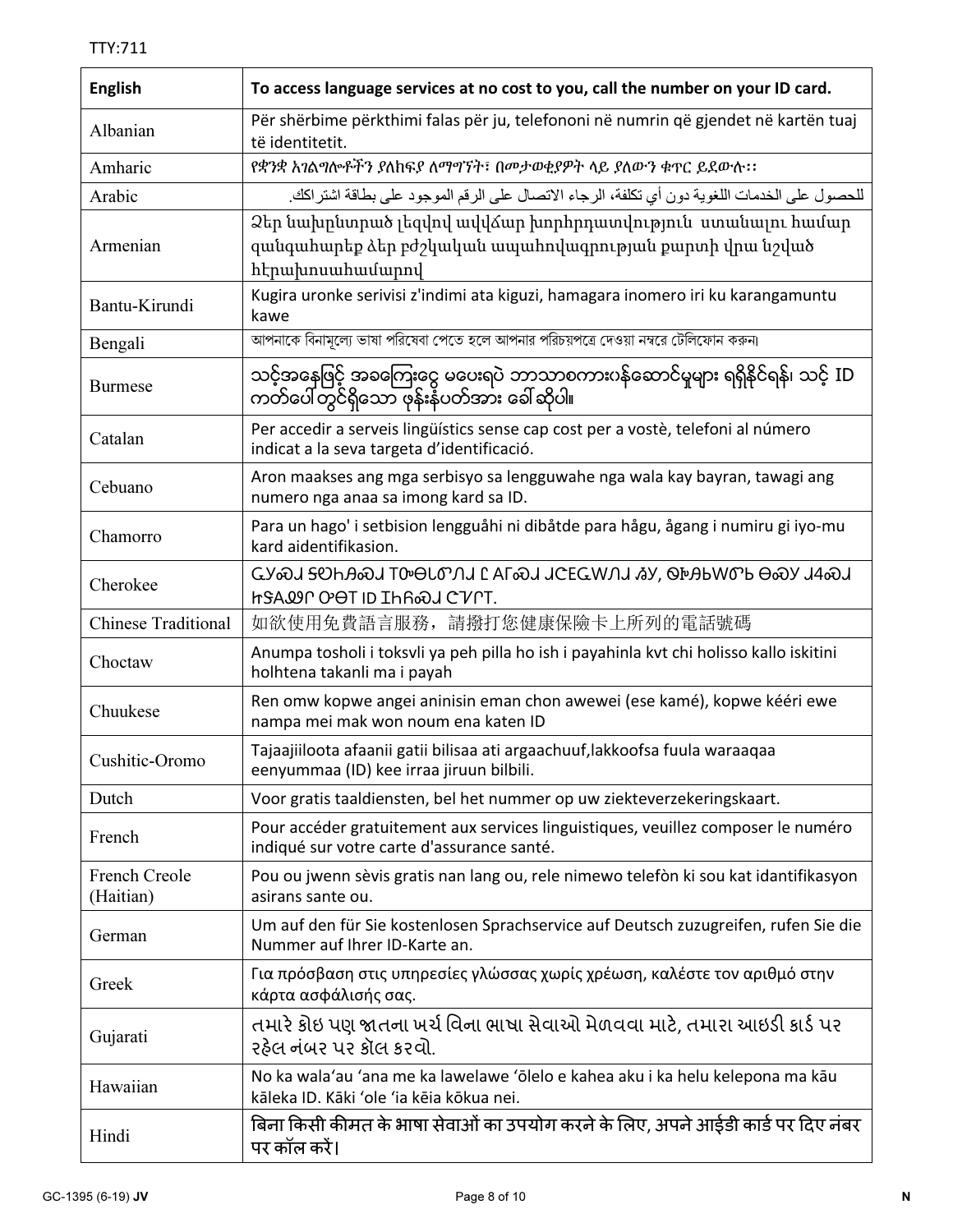| Hmong                    | Yuav kom tau kev pab txhais lus tsis muaj nqi them rau koj, hu tus naj npawb ntawm<br>koj daim npav ID.                                                             |
|--------------------------|---------------------------------------------------------------------------------------------------------------------------------------------------------------------|
| Igbo                     | Inweta enyemaka asusu na akwughi ugwo obula, kpoo nomba no na kaadi njirimara<br>gi                                                                                 |
| Ilocano                  | Tapno maakses dagiti serbisio ti pagsasao nga awanan ti bayadna, awagan ti<br>numero nga adda ayan ti ID kardmo.                                                    |
| Indonesian               | Untuk mengakses layanan bahasa tanpa dikenakan biaya, silakan hubungi nomor<br>telepon di kartu asuransi Anda.                                                      |
| Italian                  | Per accedere ai servizi linguistici senza alcun costo per lei, chiami il numero sulla<br>tessera identificativa.                                                    |
| Japanese                 | 無料の言語サービスは、IDカードにある番号にお電話ください。                                                                                                                                      |
| Karen                    | လဌတၢကမ္န။ကျိုာတၢမၤစဌၤအတၢဖံံးတၢမၤတဖာု<br>လဌတအိဉဒီးအပ္နလင္ခနကဘာဟာ့ဘီးအဂ်ီးတိုးဘာလီတဲစိနီဉဂံၤလဌအအိဉလဌနခ်ိဉဂိၤ ဗ (၍)<br>အလို့ဉတက္၊၍                                     |
| Korean                   | 무료 다국어 서비스를 이용하려면 보험 ID 카드에 수록된 번호로 전화해<br>주십시오.                                                                                                                    |
| Kru-Bassa                | I nyuu kosna mahola ni language services ngui nsaa wogui wo, sebel i nsinga i ye<br>ntilga i kat yong matibla                                                       |
| Kurdish                  | بۆ دەسبێراگەيشتن بە خزمەتگوزارى زمان بەبى تێچوون بۆ تۆ ، پەيوەندى بكە بە ژمارەي سەر ئاي دى(ID)<br>كارتى خۆت.                                                        |
| Lao                      | ເພື່ອເຂົ້າເຖິງບໍລິການພາສາທີ່ບໍ່ເສຍຄ່າ, ໃຫ້ໂທຫາເບີໂທຢູ່ໃນບັດປະຈຳຕົວຂອງທ່ານ.                                                                                          |
| Marathi                  | आपल्याला कोणत्याही शुल्काशिवाय भाषा सेवांपर्यंत पोहोचण्यासाठी, आपल्या ID कार्डावरील<br>क्रमांकावर फोन करा.                                                          |
| Marshallese              | Nan bōk jipañ kōn kajin ilo an ejjelok wōņean ñan kwe, kwōn kallok nōmba eo ilo<br>kaat in ID eo am.                                                                |
| Micronesian-<br>Ponapean | Pwehn alehdi sawas en lokaia kan ni sohte pweipwei, koahlih nempe nan amhw<br>doaropwe en ID.                                                                       |
| Mon-Khmer,<br>Cambodian  | ដើម្បីទទួលបានសេវាកម្មភាសាដែលឥតគិតថ្លៃសម្រាប់លោកអ្នក<br>សូមហៅទូរសព្វទៅកាន់លេខដែលមាននៅលើបណ្តសម្គាល់ខ្លួនរ៉ឺបស់លោកអ្នក។                                                |
| Navajo                   | T'áá ni nizaad k'ehjí bee níká a' doowol doo bááh ilinígóó naaltsoos bee atah nilíjgo<br>nanitinígií bee néého'dólzinígií béésh bee hane'í biká'ígíí áaji' hólne'.  |
| Nepali                   | भाषासम्बन्धी सेवाहरूमाथि निःशुल्क पहूँच राख्न आफ्नो कार्डमा रहेको नम्बरमा कल<br>गर्नुहोस्।                                                                          |
| Nilotic-Dinka            | Të koor yïn ran de wëër de thokic ke cïn wëu kor keek tënon yïn. Ke yïn col ran ye koc<br>kuony në namba de abac tö në ID kard duön de tiit de nyin de panakim köu. |
| Norwegian                | For tilgang til kostnadsfri språktjenester, ring nummeret på ID-kortet ditt.                                                                                        |
| Pennsylvanian-<br>Dutch  | Um Schprooch Services zu griege mitaus Koscht, ruff die Nummer uff dei ID Kaart.                                                                                    |
| Persian Farsi            | بر ای دستر سی به خدمات زبان به طور رایگان، با شمار ه قید شده روی کارت شناسایی خود نماس بگیرید.                                                                      |
| Polish                   | Aby uzyskać dostęp do bezpłatnych usług językowych, należy zadzwonić pod numer<br>podany na karcie identyfikacyjnej.                                                |
| Portuguese               | Para aceder aos serviços linguísticos gratuitamente, ligue para o número indicado<br>no seu cartão de identificação.                                                |